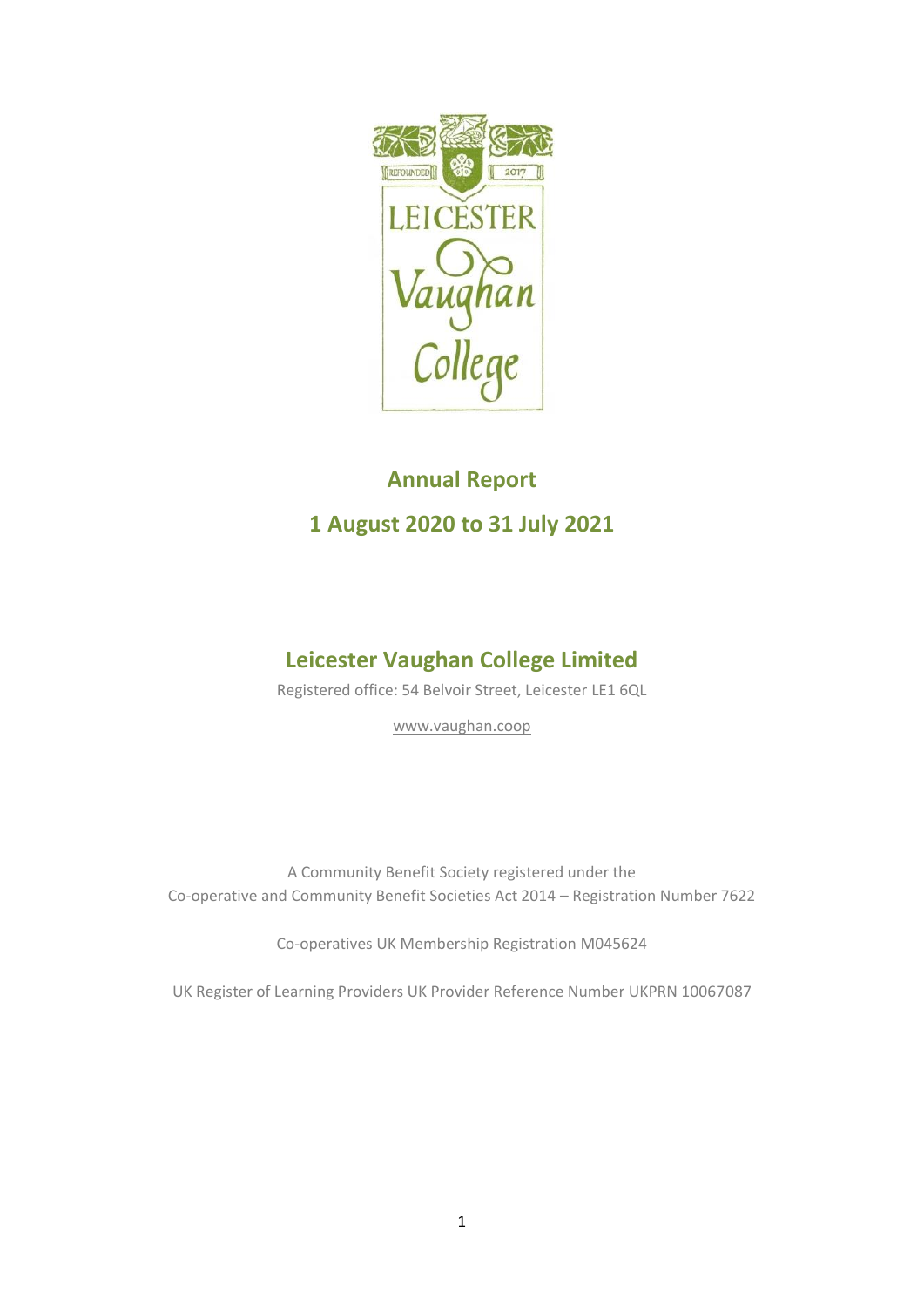## **Contents**

- 1. The Objects of Leicester Vaughan College
- 2. Membership
- 3. Governance
- 4. Finance Report
- 5. Activities August 2020-July 2021

## **The objects of Leicester Vaughan College Community Benefit Society as set out in the rules of Society:**

"The objects of the Society shall be to carry on any business for the benefit of the community by providing flexible, university-level education which is aimed primarily at mature students, and delivered in an equitable and sustainable context for staff.

We, the Society members, believe in education as a public good: it benefits both society as a whole and its diverse communities by enabling self-improvement, mutual-improvement and civic participation.

The Society exists to provide those over 18 in Leicester and beyond with university-level education [Higher Education]. This education is centred on fully-accredited, face-to-face, part-time learning and is open to anyone who can benefit from it professionally, personally or intellectually. It offers individuals opportunities to develop, change or advance their lives and careers. It benefits communities through solidarity, co-operation and gaining the tools to address the challenges faced by society.

We will continue and expand the Vaughan tradition of providing adult learners in Leicester with high quality university-level education, which is compatible with the requirements of working and personal lives. We will secure the provision of this kind of education and opportunities for a broad range of students from diverse communities. We will support an equitable and sustainable working context for adult educators and all who work and learn as part of the College. We will ensure the courses we develop reflect local needs and our local and economic context. Through co-operation, we will provide an alternative, reproducible and sustainable model of Higher Education focused on the needs of students, staff and the wider community.

We will use these values and the ethics of co-operation to build an institution which prioritises education over profit."

## **Membership**

LVC membership reached 152 (including 3 founder members) in July 2021. Since then a further 5 members have joined. New members are always welcome as the number of members is a reflection of the level of support for LVC and its aims.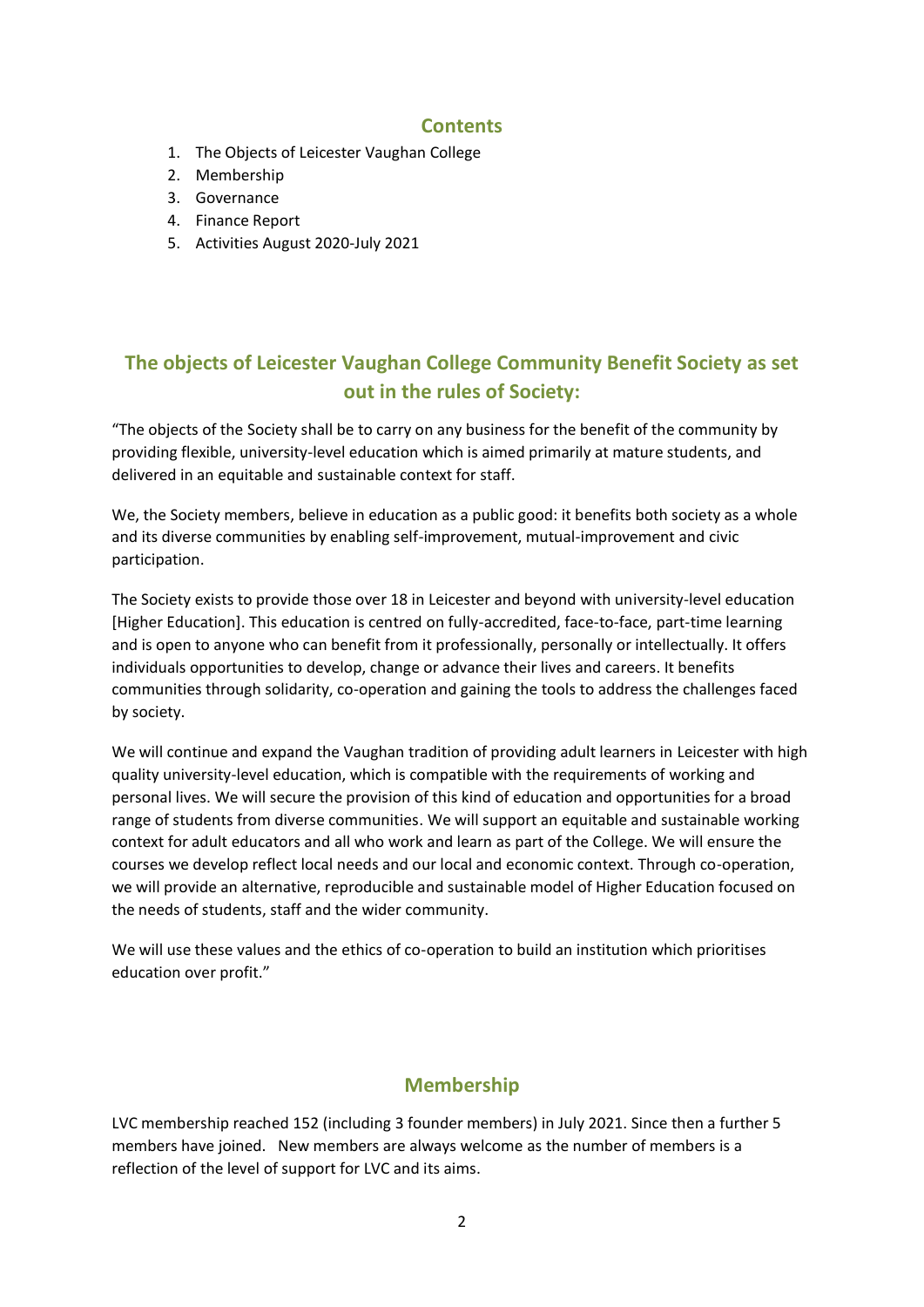## **Governance**

The following is a list of the officers and directors who served on the Board of Directors between August 2020 and July 2021:

Chair: Nalita James; Sue Waddington

Secretary: Thomas Swann

Treasurer: Robin Stevenson, Blase Lambert

Directors: Jane Avery, Sally Birch, Lucy Faire, Kerry Gray, Tina Holt, Scott Jennings, Shirley Munden, and Cilla Ross.

All officers and directors served in an unpaid capacity. Malcolm Noble was employed part-time as Transition Manager and attended board meetings in a non-directorial role. Throughout the period he was partially furloughed as COVID 19 impacted on some of the core activities of the College.

| August 2020 - July 2021        |       |  |  |
|--------------------------------|-------|--|--|
| Income                         |       |  |  |
| Donations                      | 1391  |  |  |
| <b>Course Fees</b>             | 1899  |  |  |
| <b>Recoveries</b>              | 40    |  |  |
| Grants                         | 9084  |  |  |
| Loans                          | 8392  |  |  |
|                                | 20806 |  |  |
|                                |       |  |  |
| <b>Expenditure</b>             |       |  |  |
| Employment                     | 10466 |  |  |
| <b>Course Costs</b>            | 1690  |  |  |
| <b>Administration &amp; IT</b> | 2196  |  |  |
| <b>Affiliations</b>            | 120   |  |  |
| <b>Events</b>                  | 20    |  |  |
| <b>CEP Project</b>             | 6719  |  |  |
| <b>Professional Fees</b>       | 350   |  |  |
| Insurance                      | 307   |  |  |
|                                | 21869 |  |  |
|                                |       |  |  |
| Balance B/F                    | 11747 |  |  |
| <b>Balance C/F</b>             | 10684 |  |  |

## **Financial report**

The Board of Directors is enormously grateful to the monthly donations from members.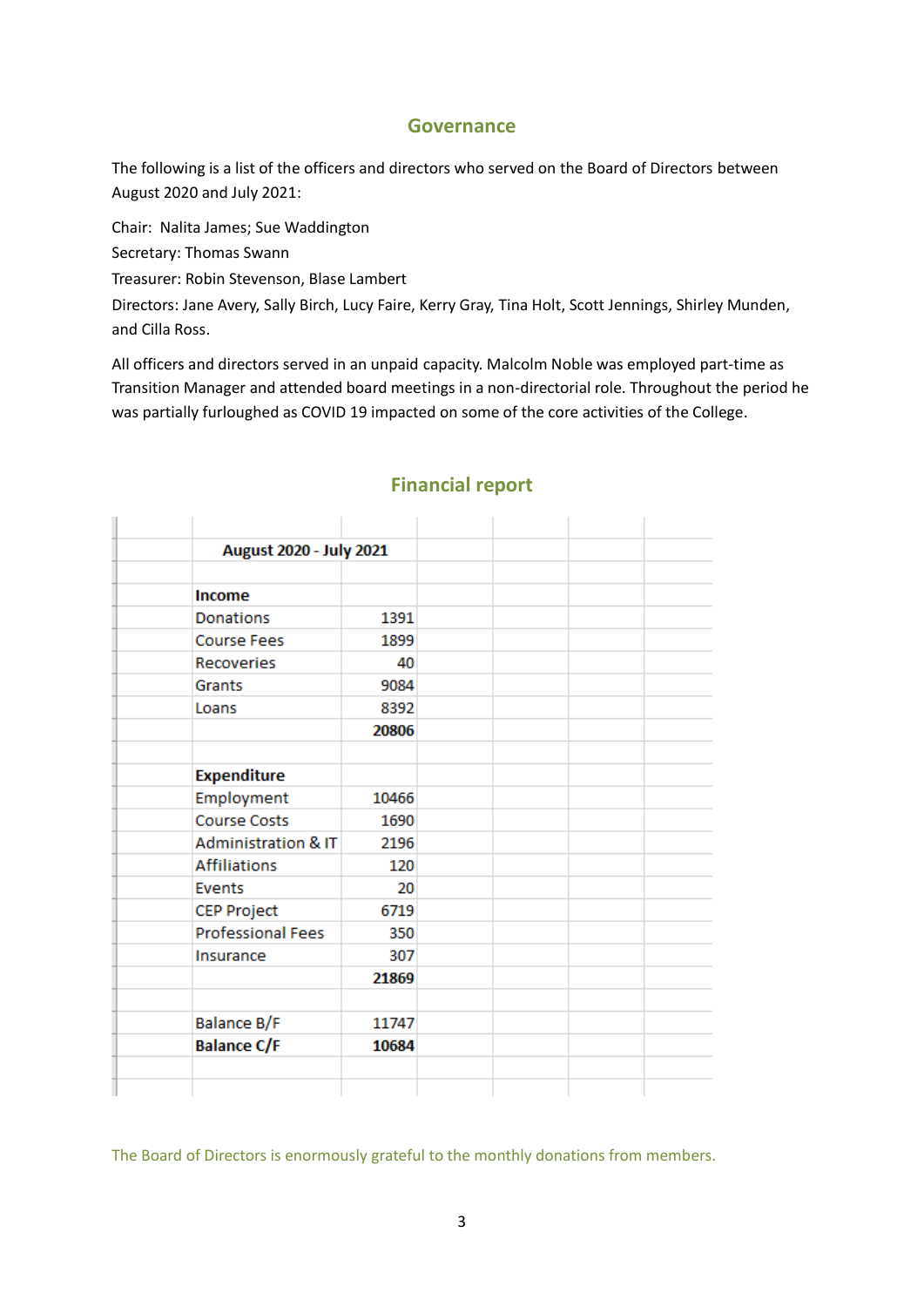## **Summary of activities**

#### **Validation of degree programmes and partnerships – update**

2021 was characterized by the need to generate and refine an immense amount of documentation for an intended franchise partnership with an HE institution:

- Curriculum development for three proposed programmes
- Institutional documentation and policies

In January, the paperwork for three degree programmes were produced, including the outlines for 46 modules. The degree programmes were:

- BA in Counselling and Psychotherapeutic Interventions
- BA in Societies and Cultures
- MRes [Master of Research] in Histories and Cultures

LVC is grateful to all those members and LVC supporters who gave their free time to this curriculum development: Miriam Gill, Ellie Pridgeon, Conny Bailey, George Ballentyne, Dilwar Hussain, David Wharton, Gareth Watts, Malcolm Noble, Lucy Faire, Tina Holt, John Monk-Steel, Patrick Crawley, and Junaid Zico.

LVC is also very grateful to members Steve Rooney (Aston University), Dr Chris Williams (Open University) Dr Alex Mosely (Anglia Ruskin University) and Dr Denise McHugh (Open University) who reviewed paperwork, to ensure that it aligned with the correct HE level requirements.

The institutional documentation was completed, brilliantly co-ordinated by LVC Transition Manager, Dr Malcolm Noble. Again, this task involved contributions from unpaid directors and members. Around 35 documents were required which included: financial statements, business plan, draft prospectus, institutional structures, mission statement and an access and participation statement. LVC was grateful for the generosity of many members who donated to help pay for professional support in producing some key documents.

#### **Non-accredited courses**

Between November 2020 and January 2021 LVC ran the online course 'Resonances and Representations: Aspects of The English Country House' taught by Malcolm Noble. In Spring 2021, 'How to Write Fiction' was delivered by author David Wharton. Both were ten-week courses and were the first LVC modules delivered entirely online.

#### **Vaughan Open Research Forum**

This had a very successful year with some excellent papers. Despite being online, the Forum was well attended, especially during lockdown periods. It has helped to raise awareness of LVC as audience members have come from not only all around the UK but also from the US, Canada, New Zealand and India. In all there were ten forums covering a variety of topics: